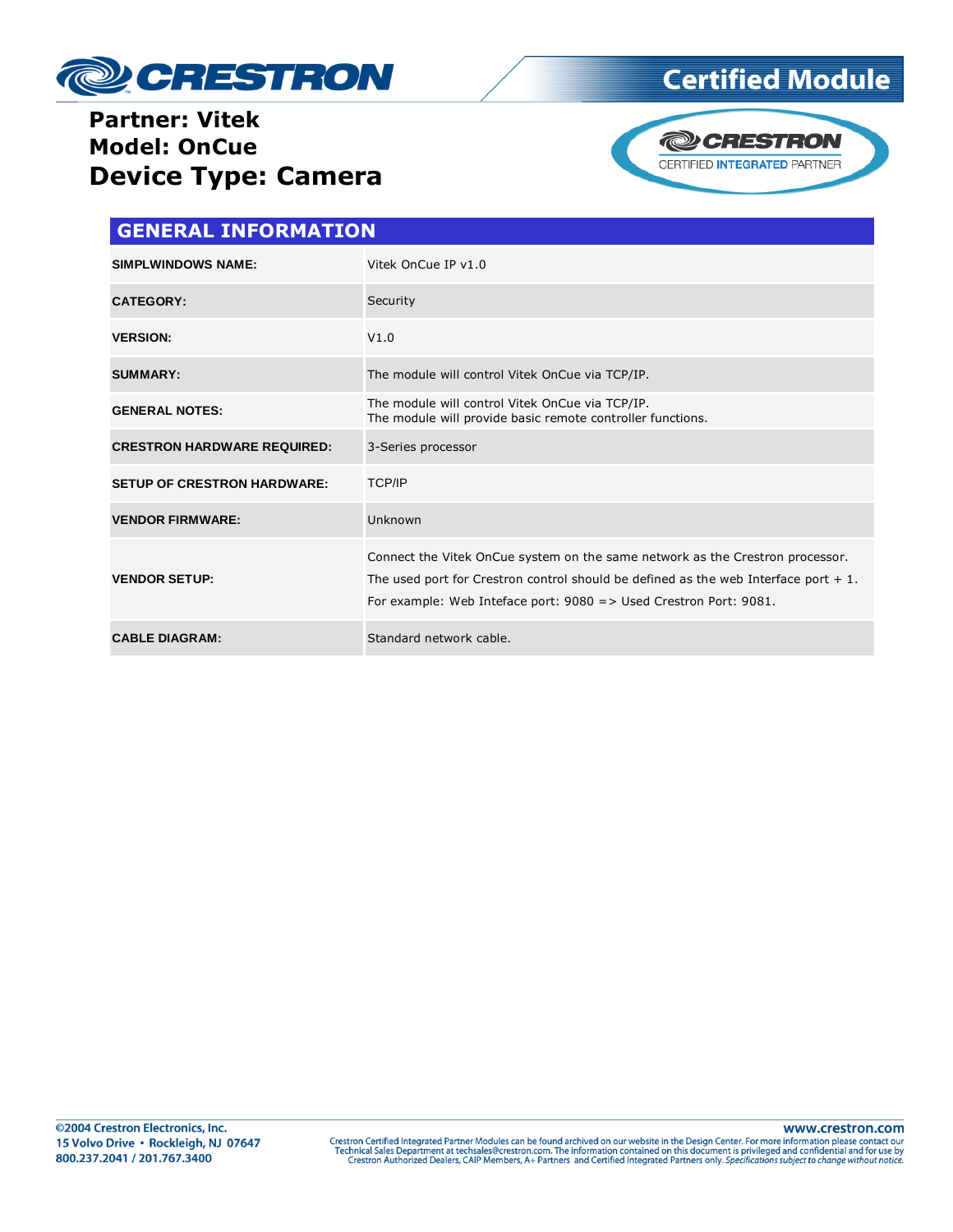

#### **Partner: Vitek Model: OnCue Device Type: Camera**





| <b>CONTROL:</b>    |   |                                                                                                                         |
|--------------------|---|-------------------------------------------------------------------------------------------------------------------------|
| $ID[1-4]$          | D | Pulse to select ID [1-4]                                                                                                |
| Key_Lock           | D | Activates key lock mode.                                                                                                |
| Mute               | D | Toggles the mute state.                                                                                                 |
| Iris-              | D | Pulse to decrease the iris value.                                                                                       |
| Iris+              | D | Pulse to increase the iris value.                                                                                       |
| Menu/ESC           | D | Calls and gets into the main menu.<br>Returns to previous menu screen.<br>Exits from various function and menu screens. |
| Enter              | D | Pulse to press enter.                                                                                                   |
| Up/Down/Left/Right | D | Pulse to press Up/Down/left/Right                                                                                       |
| Slow               | D | Pulse to activate slow mode. In playback mode, max X1/120 slow forward playback<br>speed is supported.                  |
| Fast               | D | Pulse to activate fast mode. In playback mode, max X 120 forward playback speed<br>is supported.                        |
| Search             | D | Enters the search menu screen.                                                                                          |
| Copy               | D | Pulse to select copy.                                                                                                   |
| <b>PTZ</b>         | D | Enters PTZ control mode.                                                                                                |
| <b>RFAST</b>       | D | Pulse to activate reverse fast. Max X 120 reverse playback speed is supported.                                          |
| Seq                | D | Pulse to adjust the sequence in which the screens are displayed.                                                        |
| <b>RSLOW</b>       | D | Pulse to activate reverse slow. Max X 1/120 reverse playback speed is supported.                                        |
| Play               | D | Pulse to select Play/Pause.                                                                                             |
| <b>Freeze</b>      | D | Pulse to freeze the image.                                                                                              |
| Power              | D | Pulse to toggle the power status.                                                                                       |
| <b>MULTI</b>       | D | Pulse to show multiple channels.                                                                                        |
| Panic              | D | Activates panic record mode                                                                                             |

www.crestron.com

Crestron Certified Integrated Partner Modules can be found archived on our website in the Design Center. For more information please contact our<br>Technical Sales Department at techsales@crestron.com. The information contain